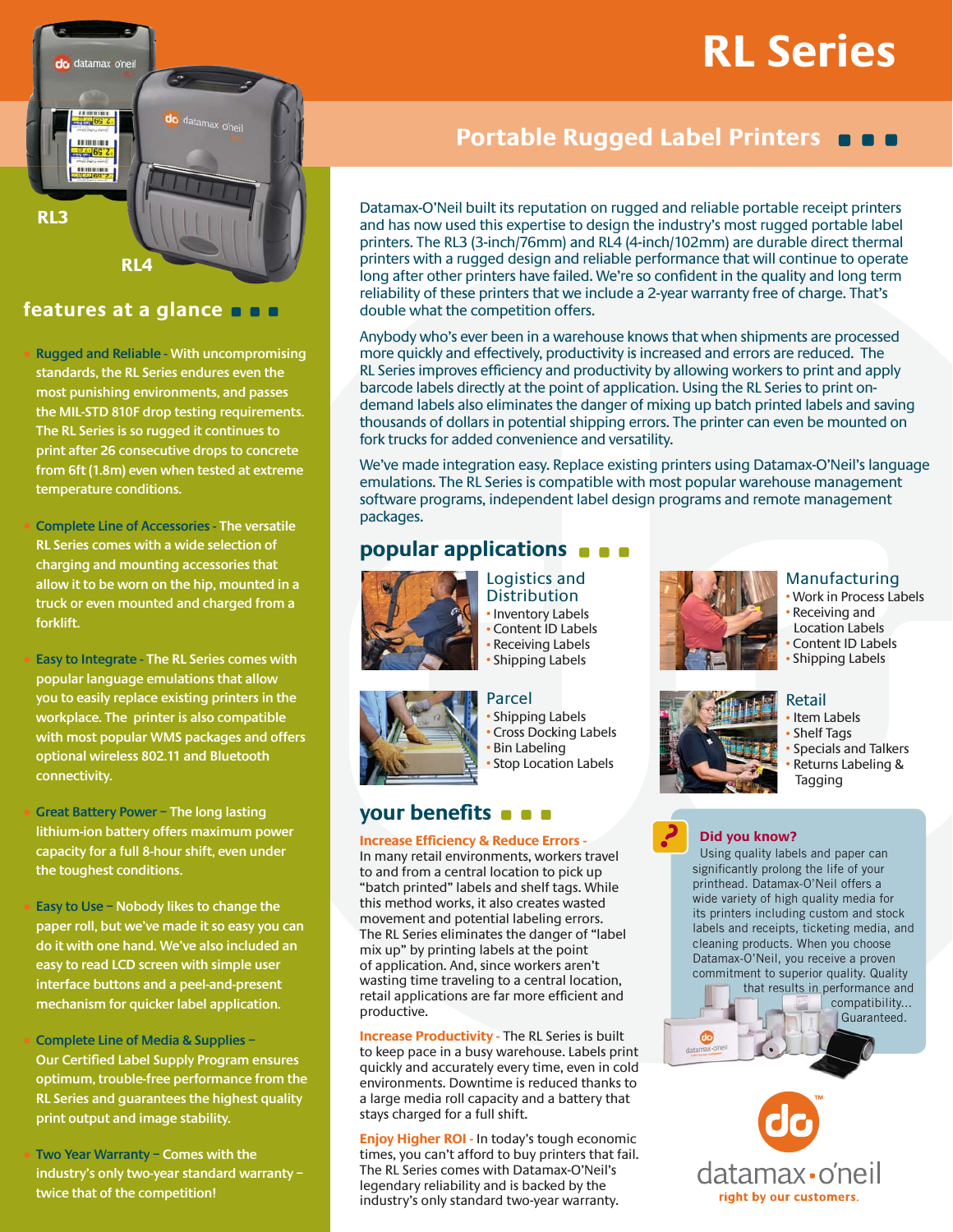### **ROI of Ultra-Rugged**

Ultra rugged products are often overlooked because of the purchase price, but many studies have shown that the cost of implementing lower cost hardware for professional use, especially in applications where products may be dropped or bumped frequently, is much greater than the cost of purchasing ultra-rugged equipment. RL Series printers embrace abuse. They take the punishment outlined in the MIL-STD 810F standards, and continue to operate flawlessly even after being dropped multiple times from a height of 6 ft (1.8m) onto concrete.

Dual wall construction and rubber bumpers protect critical printhead and platen roller alignment by absorbing and displacing energy when the printer is dropped or bumped. **1**

Die-cast magnesium bracket, large stainless steel hinge pin and large gears further protect the platen roller. **2**

Unlike plastic or thin metal that break/bend easily when dropped, die-cast magnesium latches provide the perfect weight to strength ratio. Latches are lightweight yet rugged enough to endure repeated use and repeated six foot (1.8m) drops to concrete. **3**

Robust media arms are constructed using thick media posts that won't jam or snap off easily. Large screws and durable glides ensure that this moving part will continue to operate trouble-free for the life of the printer. **4**

Arched design with rubber **5 housing** protects the recessed LCD screen and buttons. Internal anti-shock and anti-dampening foam further protects the LCD device.



Port covers are made of a durable, rubberized material to protect against external environmental agents when ports are not in use.

We've leveraged our historic knowledge of rugged portable printers to ensure that the printer's circuit boards are well protected by the RL Series's outer shell and isolated sub-structure.

**Testing** One of the reasons we are able to include the **industry's only 2-year warranty** is because of our extensive engineering experience and rigorous testing.

**Dropped again and again...The RL Series** was tested using military MIL-STD 810F testing procedures which require that the printer operate after being dropped on all corners, edges and faces for a total of 26 consecutive times. The RL Series passed MIL-STD 810F testing from a height of 6 feet (1.8m) onto solid concrete!

Wear & Tear - Recessed latch and port covers were opened and closed 30,000 times during testing to ensure their integrity and long term reliability.

**Environmental Temperature** 

**Testing** - The RL Series was put through exhaustive testing to ensure its flawless performance at extreme temperatures including the freezing environments common in cold storage applications.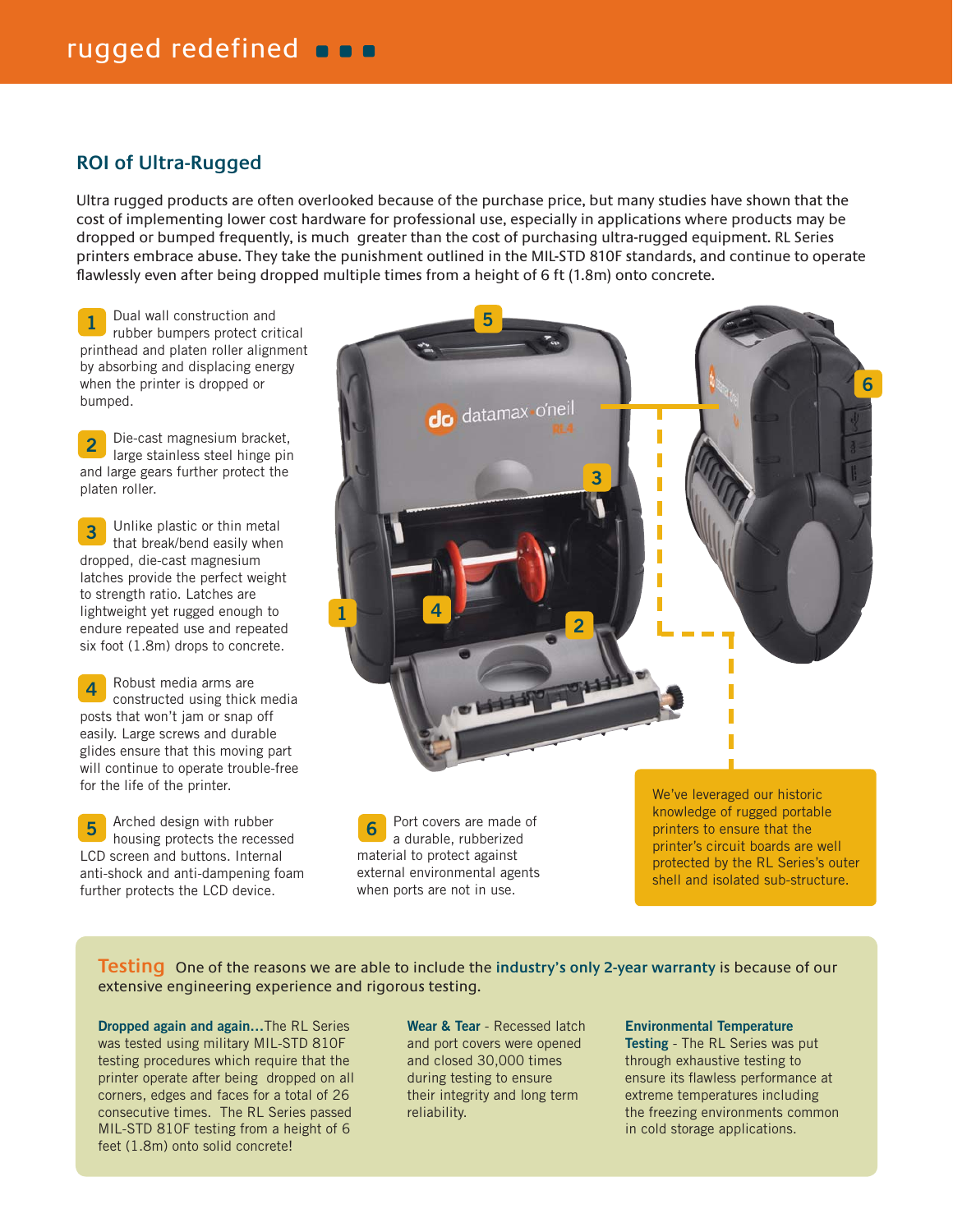# product specifications **o a**

#### physical characteristics  $\bullet \bullet$

#### · Dimensions

- RL3: 5.6" w x 7.6" h x 3.2" d
- $(142 \times 193 \times 81 \text{ mm})$ - RL4: 6.5" w x 7.9" h x 3.2" d
- $(166 \times 200 \times 81 \text{ mm})$
- Weight (printer only): - RL3: 1.95 lbs. (0.88 kg)
- **RL4**: 2.16 lbs. (0.98 kg)
- Drop specifications: - 6 ft. (1.8 m) MIL-STD 810F
- $\bullet$  I Iser interface. - 128x64 LCD display with white LED backlighting
	- Four (4) button user interface

#### user environment  $\bullet \bullet \bullet$

- Operating temperature: -4° to 122°F (-20° to 50°C)
- Storage temperatures: -40° to 140°F (-40° to 60°C)
- Charging temperatures: 41° to 104°F (5° to 40°C)
- Relative humidity range: 10% RH to 90% RH non-condensing
- ESD protection: RL4: 8kV Air/ 6kV Contact RL3: 6kV Air/ 6kV Contact

#### print technology  $\bullet \bullet \bullet$

- Printhead:
- Direct thermal - 203 dots per inch (8 dots per mm)
- Print width:
	- $-RL3: 2.8" (72 mm)$  $-$  RL4: 4.125" (105 mm)
- Print mechanism speed:
- 4" per second (102 mm per second)
- memory **o a**
- 32 MB RAM / 64 MB Flash

#### media  $\bullet \bullet \bullet$

- Media type:
	- $-RL3: 1.00" 3.12" (26 79 mm)$
	- $-RL4: 2.00'' 4.12'' (51 105$  mm)
	- Linered labels, linerless labels or receipt paper
	- Black mark, or gap sensing
	- External fanfold or roll supply
- Maximum roll capacity:
	- $-2.65"$  (67 mm) O.D.
	- 0.75" (19 mm) I.D. core
- Media thickness·
- 2 mil to 6.5 mil
- For optimum print quality and printer performance, use Certified Datamax-O'Neil supplies.

\* for use in RL Series printers equipped with linerless option only

### Did you know?

#### communication  $\bullet \bullet$

#### Serial·  $\bullet$

- RS232, up to 460.8 kbps
- $\bullet$  $USB$
- 2.0 (full speed)
- · Bluetooth:
	- Supported versions: Version 2.1, Class 2 - Serial port profile
- $\bullet$  802.11 a/b/g:
	- Network standard: IEEE 802.11 a/b/g
	- Wireless access modes: Infrastructure and ad-hoc - Security Protocols:

|                         | <b>WEP</b>                                      | <b>WPA</b>     | WPA <sub>2</sub>           |
|-------------------------|-------------------------------------------------|----------------|----------------------------|
| <b>Modes</b>            |                                                 | PSK/Enterprise |                            |
| Security/<br>Encryption |                                                 |                | 64/128   TKIP/RC4 CCMP/AES |
| Authentication          | LEAP, EAP-PEAP, EAP-FAST,<br>EAP-TTLS. EAP-LEAP |                |                            |

- Network support: DHCP, TCP, UDP, DNS, BOOTP

#### power source ■■■

- Rattery·
- 14.8V Lithium-ion, 2200 mAh (33 W-h)
- DC inputs:
	- External DC jack, 11-15V, built-in spike and surge protection
	- External charge contacts, 11-15V, built-in spike and surge protection (standard on RL4 models only)
- Recharging: 4 6 hours
- · Endurance-
	- RL3: Prints over 5500 3"x1" (76.2 x 25.4) mm) labels when operating 8 continuous hours

- RL4: Prints over 320 4"x6" (100 x 150) mm) labels when operating 16 continuous hours

#### agency approvals  $\bullet$   $\bullet$

Contact sales representative for the most current approval list

#### warranty  $\bullet \bullet \bullet$

Datamax-O'Neil Extended Warranties provide the coverage you've been seeking for the worry-free operation of your printer long after the original warranty period has expired. Extended Warranties include quick response times, a variety of

comprehensive options and a broad choice of contract duration options. (not available in all countries)

- 2 years when used with approved supplies
- Contact sales representative for extended warranty options

#### barcodes/fonts/graphics  $\bullet \bullet$

- $\bullet$ Scalable Fonts:
	- CG Triumvirate™ Bold Condensed, CG Triumvirate & CG Times
- Standard fonts:
- 10.7CPI, 18.5CPI 20.4CPI, 22.6CPI, 34.0CPI, OCR-A, OCR-B (additional fonts available)
- Downloadable font types: - True Type, Bitmap
- Character Sets:
- Unicode/UTF8 support; 50 international symbol sets, Big 5, JIS and Shift JIS and more Optional characters:
- Arabic, Greek, Cyrillic, Hebrew, Unicode subset including Latin
- Asian (including Big 5, Simplified Chinese,<br>Kanji, Hangul and Shift JIS); additional
- international characters available Barcodes:
- Linear: Codabar, Code 3 of 9, Code 93,<br>Code 128, EAN-8, EAN13, Interleaved 2 of 5, HIBC, PLESSEY, MSI/Plessey, UCC/ EAN-128, UPC-A, UPC-E, UPC 2 and 5 digit addendums, Postnet, Telepen, UPS MaxiCode, FIM,
- 2D Symbologies: PDF417, Aztec, QR Code,<br>GS1, Datamatrix, TLC39, MicroPDF417
- Graphics:
	- Supports storage of graphics/logos in Flash memory and transient "print once" graphic

#### software/firmware  $\bullet$   $\bullet$

- NETira Label Design Label creation tool
- NETira Remote Management Monitor and manage printers
- NETira Configuration Tool Complete printer set-up utility
- Control Language Compatibility: DPL, ZPL II®, CPCL, IPL™, XML, EPL Easy Print
- Device management compatibility: - Wavelink® Avalanche™ MC
- Network Compatibility
- TCP-IP based networks
- AS/400 (LPD) based networks Drivers:
- 
- Windows® CE, Windows® Desktop, USB Label design software compatibility:
- BarTender®, Niceware/NiceLabel and others ERP Systems:
- SAP. Oracle
- · Software development kit: - C++. Visual Basic

· Bluetooth communication v2.1

- iOS (Apple), Andriod, Blackberry

#### options  $\bullet$   $\bullet$

802.11 a/b/g

Linerless